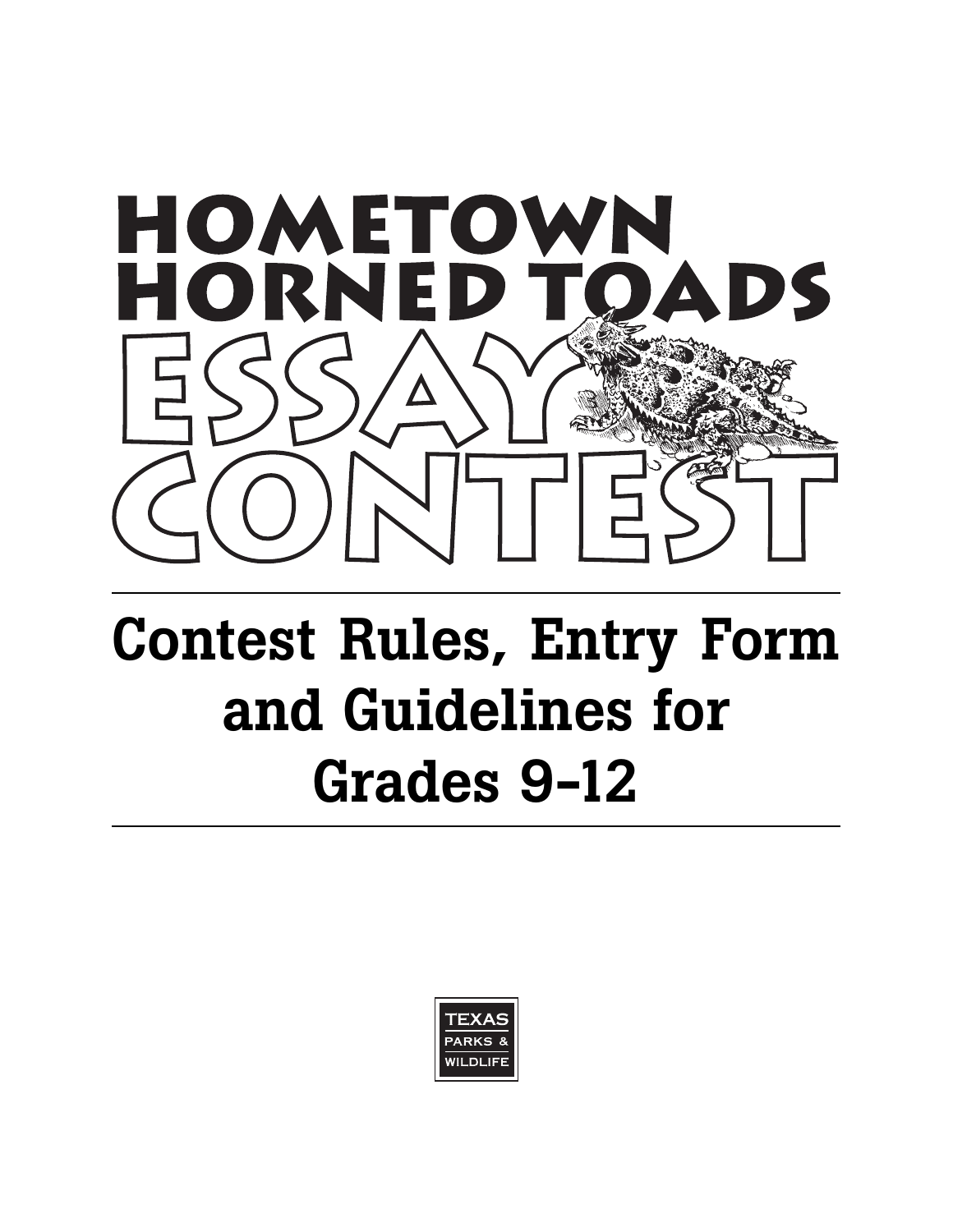# **Where in the world are the horned toads?**

Texas Horned Lizards have come up missing, or at least that's the report we're gett from many parts of the state. We need you to do some sleuthing to help us find our why everyone's favorite lizard has pulled a disappearin Texas Horned Lizards have come up missing, or at least that's the report we're getting from many parts of the state. We need you to do some sleuthing to help us find out why everyone's favorite lizard has pulled a disappearing act. That's the goal of Hometown Horned Toads — for you to uncover some clues and propose a hypothesis as to why the Texas Horned Lizard has become rare.

Texas Horned Lizards were once found in every Texas county except perhaps in a few counties in the southern portion of East Texas. This lizard's fierce appearance doesn't match its easy-going personality, and children all over the state grew up playing with Texas horned lizards. Wherever there were nests of big red harvester ants, you could find a horned toad happily gobbling them up. Then something changed. Texas Horned Lizards started becoming rare and even completely disappeared from some parts of the state. Even in West Texas where horned lizards can still be found, folks have reported that they are now uncommon in some areas.

What happened? There are plenty of ideas. Some folks blame red imported fire ants for preying on horned lizards or on native ants. Some folks blame the chemicals used to kill fire ants. Some folks blame growth of cities and fragmentation of habitats. Some folks blame plowing or pesticides. Maybe all these things share in the blame. The only way we can begin to unravel the mystery of the disappearing horned lizard is to try to put together all the pieces of the puzzle. We weren't gathering data on Texas Horned Lizards all those years, but average people who loved horned toads were watching the changes happen. They know when Texas Horned Lizards started to get rare. Maybe if we put that knowledge together with information about changes in habitat we can begin to understand why this popular lizard declined and how to bring it back.

That's where you come in, Texas Horned Lizard Detective. It's up to you to find folks in your community who remember horned toads and some facts about their habitat. It's your job to research old agricultural records and aerial photographs to find out what changes have happened in the landscape. It's your assignment to check out municipal records and old newspapers to see how your community has changed. Then it will be time for you to try to put the puzzle pieces together and see if you can find out what's happened to your **Hometown Horned Toads!**



**Just ask any native Texan over the age of 40, and they can probably tell you stories of their beloved horned toads. You may want to politely inform them that their "horned toads" aren't toads at all, but a lizard in the family Phrynosomatidae, with the scientific name** *Phrynosoma cornutum***. That means that our missing species has scales and lays its eggs on land. Their name is another clue to their appearance — Texas Horned Lizards have four prominent horns on the rear edge of their skull. There are 13 different species of horned lizards, all found only in North America. Texas has three species, with the Texas Horned Lizard being the most widespread and familiar one.**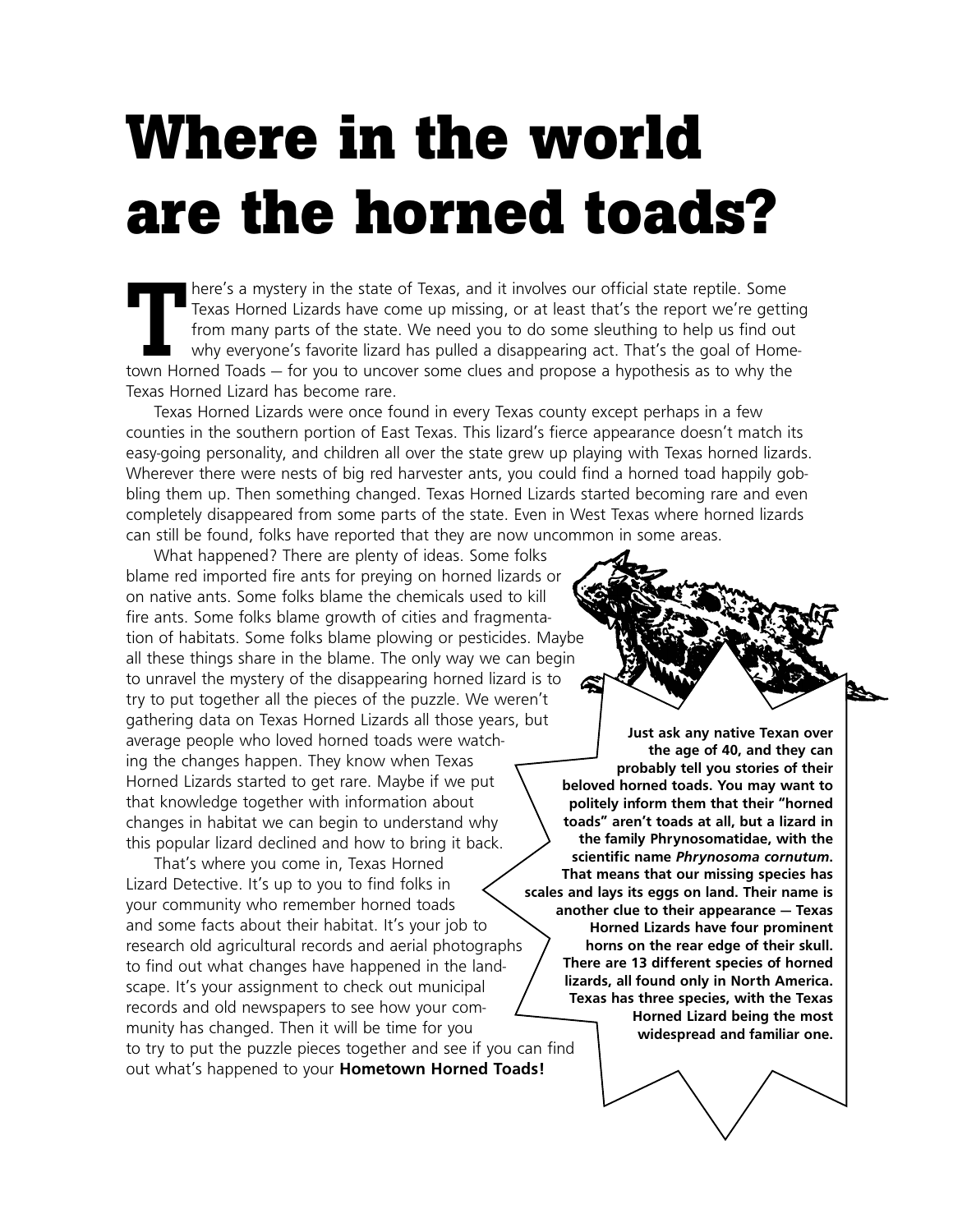

- Hometown Horned Toads is an essay contest for students in grades 3-12.
- It is designed to explore the history of Texas horned lizard abundance and perhaps decline in communities in Texas.
- Students will gather data from local sources and interview local community members to explore horned lizard abundance in their community.
- Older Texans will get a chance to tell their favorite stories about Texas horned lizards and share their knowledge about their communities with students.
- The research and essay can be completed as an individual research project or as a team project for a classroom.
- Students will practice research, writing, and critical thinking skills.

## *Contest Rules:*

**Three** copies of each essay must be submitted by U.S. Mail. Each entry must be accompanied by an entry form.

**All entries should be mailed to:** Hometown Horned Toad Essay Contest, Texas Parks and Wildlife Department, Wildlife Diversity Program, 3000 So. IH-35, Suite 100, Austin, Texas 78704

#### **Grades 9-12 essays:**

- Must be typewritten and double-spaced, with a font size of 12.
- Minimum length is 5 pages; maximum length is 8 pages.
- A Reference List should be attached to each essay that gives sources of information. See page 5 for the Reference List Form.
- Should include at least 8 interviews, 3 copies of interview forms must be attached.

Essays will not be returned to the student. By entering the contest, the entrant grants Texas Parks and Wildlife Department permission to publish essays on the TPWD Web site or in other publications.

## *Judging:*

#### **Grades 9-12 essays will be judged on the basis of the following criteria:**

| 1. Number of interviews documented (with Interview Forms) 20%                                   |  |
|-------------------------------------------------------------------------------------------------|--|
|                                                                                                 |  |
| 3. Number and uniqueness of references, such as aerial photos, crop records, etc. 15%           |  |
| 4. References are cited in the text, and a Reference List using the proper form is attached 10% |  |
| 5. Analysis of results – Does the essay achieve the goal of documenting the local               |  |
|                                                                                                 |  |
| 6. Is the essay well organized, focused on one area and easy to understand? 10%                 |  |
| 7. Is the essay written using good grammar, spelling and punctuation? 10%                       |  |

**For contest deadlines and prize lists, visit www.tpwd.state.tx.us/htht/ or call 1-800-792-1112, ext. 7011.**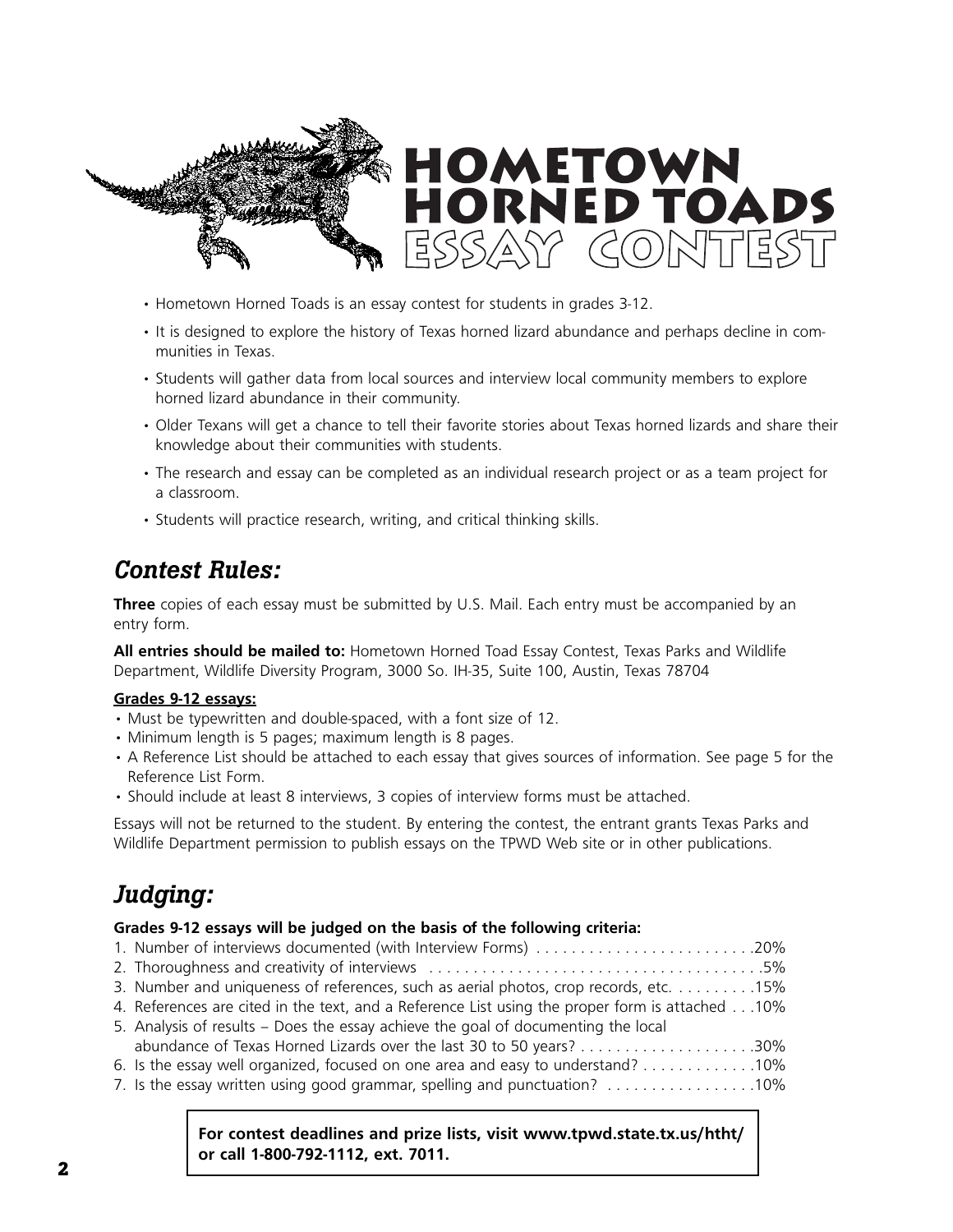# **RESEARCH GUIDELINES FOR GRADES 9-12**

**1. Find out about Texas Horned Lizards.** Start by finding out a little bit about Texas horned lizards. The following references may be useful, but you could also do searches in your library and on the Internet. Just be sure to use the proper name of the species — Texas Horned Lizard.

*Texas Horned Lizard Watch Monitoring Packet* by Lee Ann Linam – available for free from Texas Parks and Wildlife Department, Wildlife Diversity Program, 3000 So. IH-35, Suite 100, Austin, Texas 78704; 512-912-7011; marsha.reimer@tpwd.state.tx.us

*Management of Texas Horned Lizards* by Scott Henke and Scott Fair – available from Caesar Kleberg Wildlife Research Institute, Texas A&M–Kingsville, Campus Box 218, Kingsville, Texas 78363

*Horned Lizards* by Jane Manaster – available for sale from UT Press

*Horned Lizards: Unique Reptiles of North America* by Wade Sherbrook – available for sale from Southwest Parks and Monuments Association

Herps of Texas Web site: www.zo.utexas.edu/research/txherps

Texas Parks and Wildlife's Web site: http://www.tpwd.state.tx.us/nature/wild/reptiles/thlizard.htm; http://www.tpwd.state.tx.us/hornytoads

The Horned Lizard Conservation Society Web site: http://homepage.psy.utexas.edu/homepage/staff/Brooks/old/HLCS

- **2. Decide what "hometown" you want to investigate.** Texas Horned Lizards may have declined in different parts of the state at different times and for different reasons. Focus your research on one community, or at the most, one county. Any community is fair game. Remember that even though Dallas may not seem like horned lizard habitat right now, at one time they lived there!
- **3. Outline your essay.** It may sound funny, but it's a good idea to outline your final essay before you ever get started. By knowing what questions you want to address, you will be better able to focus your investigations. A sample essay outline is given on page 6.
- **4. Find people to interview.** Locate some people who have lived in your hometown investigation area for a long time. You should try to interview as many people as possible, as different people may have different recollections.

How can you find people to interview? You can start with family, friends, teachers, church members, and other people that you and your family know. There may be biologists or game wardens in your community who work for Texas Parks and Wildlife Department. Your county agriculture agent with the Texas Agricultural Extension Service or your local Natural Resources Conservation Service representative might have lived in the area for a long time or be able to put you in touch with local farmers or ranchers. Think of older people who have lived in the community for a long time and enjoy the outdoors – they're your best bet!

**5. Prepare for the interviews.** First, learn how to conduct an oral history interview. Oral history consists of recording people's personal memories as a way of documenting history. You can learn more about oral history techniques and projects on the following Web sites:

http://www.thc.state.tx.us – look for a document called *Fundamentals of Oral History – Texas Preservation Guidelines*

http://www.myhistory.org

http://cttl.rice.edu/projects/neh/community

Next, prepare your interview questions. Start with the interview form on pages 7-8, but add your own questions to make it unique. **3**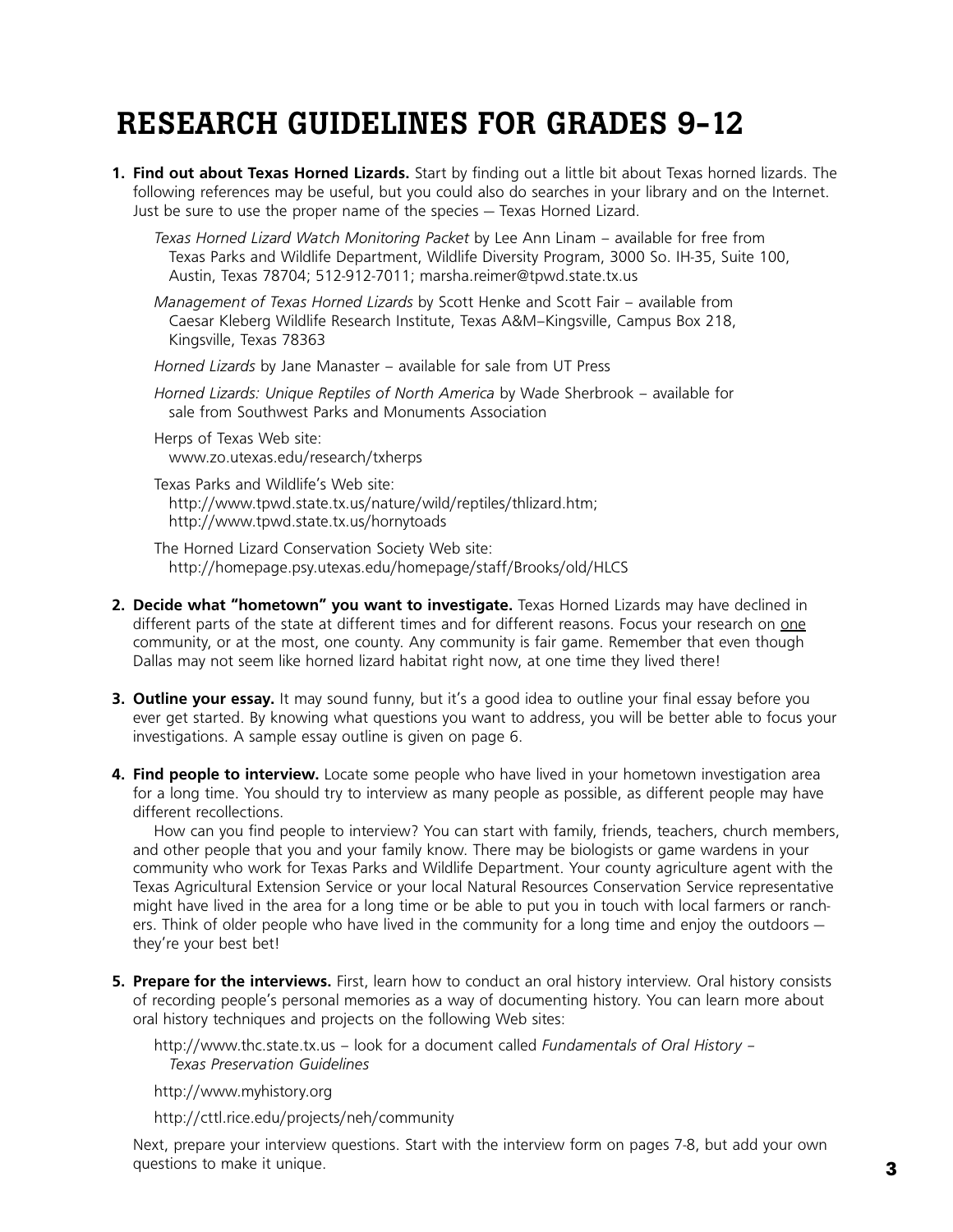- **6. Conduct the interviews.** Use copies of the interview form on pages 7-8. After you finish with your questions allow time for the interviewee to share any other thoughts that come to mind.
- **7. Analyze the interviews.** Look for patterns in people's answers about when, where and why Texas Horned Lizards began to disappear (if they have). Develop a hypothesis about when and why Texas Horned Lizards declined in your community.
- **8. Start the investigation phase.** Look for evidence. Once you have an idea of when and where people said that horned lizards declined, then look for secondary sources of information that may indicate why Texas Horned Lizards declined. Find out what was different before and after horned lizards declined. Here are some possible sources:

*Aerial photos* – You can examine aerial photos to see how much land was in crops, pastures or cities before and after horned lizards declined. Look for other changes as well, such as increases in roads. Aerial photos may be available from your local USDA Natural Resources Conservation Service or Farm Service Agency offices or can be ordered from the Texas Natural Resources Information Service.

*Crop records* – Look at the changes in the amount and type of cropland in your county before and after horned lizards declined. These records may be available from your county agriculture extension agent or from nearby offices of the Farm Service Agency or the Natural Resources Conservation Service.

*Fire ant invasion* – Look at when red imported fire ants first appeared in your county and how that relates to dates of Texas Horned Lizard decline. The Texas Agriculture Extension Service maintains these records. You can ask your local agent or visit their Web site at http://fireant.tamu.edu/. Select the "FASIM" section, then choose "Quarantined counties," then "Animation."

*Census data* – Check out how fast human population was growing in your county during the period of horned lizard decline by accessing U.S. Census data at http://quickfacts.census.gov/qfd/. Select Texas and your county, then select "More data" and then "Historic Population Counts." You can also contact your local county courthouse or city hall to see if such information on your county or community is available locally.

*Pesticide use* – Pesticides are chemicals that may be used to control pest species, such as insects on crops or around homes. You can ask the opinion of knowledgeable people who have been in the area for a long time, such as county extension agents or farmers, whether or not any particular pesticides were very popular at the time horned lizards declined in your community.

*Other records* – It's possible that interesting accounts of Texas Horned Lizards may have been recorded in local newspapers (such as Old Rip, the famous resident of the Eastland county courthouse). Local librarians and your County Historical Commission may be able to help you learn to search these records. Don't hesitate to ask your interviewees for any other sources of information that they can suggest.

**9. Document your sources of information.** Whenever you use information from newspapers, books, magazines, the internet or from any government documents, you must always document where that information came from. This list of sources of information for the essay is called a **Reference List**. For this project, you may use the simplified form below (or one that your teacher requires) to document each source of information. You should include the reference list at the end of your essay. In addition, when you write down facts in the essay, you should include the name of the reference in parenthesis or footnotes. For example: Horned lizards may shoot blood from their eyelids (Manaster 1997). You should not copy sentences directly from your references.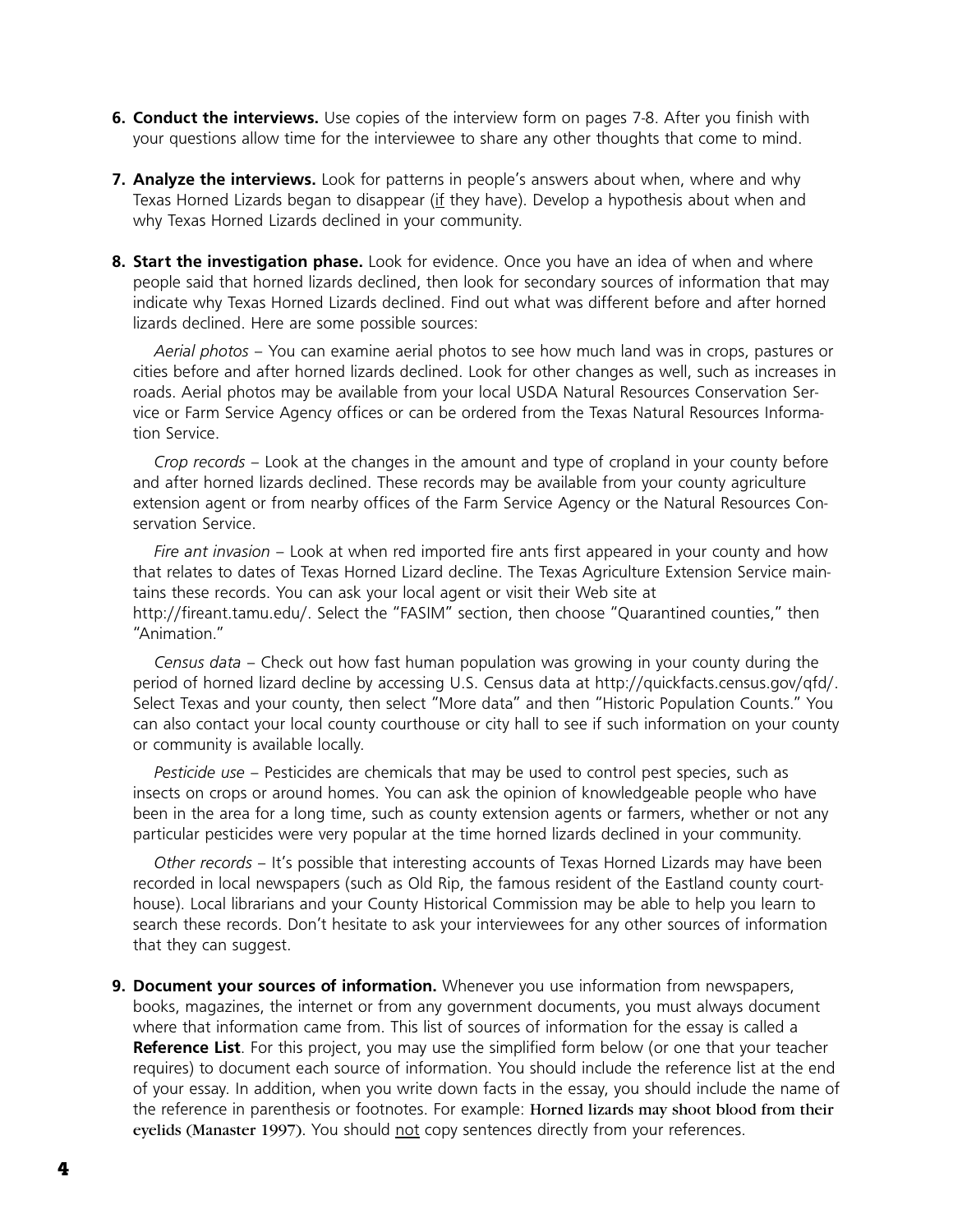#### **Reference List Form**

**Write down the following data about each source of information you use in your essay, then list them together on a separate page at the end of your essay. Or, if your teacher requires a different form for a bibliography, you may use that also. Some forms of reference lists are shown on pages 11-12.**

| Author or editor of the article, document or publication _______________________ |                |  |  |  |
|----------------------------------------------------------------------------------|----------------|--|--|--|
| Title of the article, document, or publication                                   |                |  |  |  |
| Publisher <b>Publisher Publisher</b>                                             | Date published |  |  |  |
| Where the article, document, or publication was published                        |                |  |  |  |

- \*\*If you get information from a Web site, you must include the above information **and the URL** of the site. \*\*Remember to make a special note when you are quoting from another source. Use quotation marks to show that you are quoting another person or publication and indicate who the quote came from.
- **10. Report your hypotheses.** Go back to that outline and write your essay. A good investigator always presents the evidence, so you'll want to footnote your sources of data according to your reference list. Finally, tell us what you think. Your interviewees may tend to have one opinion about why Texas Horned Lizards declined, but your examination of the data may lead you to another opinion. **We want to know when and where horned lizards declined in your community, what you think caused the horned toad to disappear and why you believe this.** Remember, horned lizards may not have declined in your community. If not, we want to know.
- **11. Mail your three copies of your essay to Texas Parks and Wildlife Department.** Check our Web site (www.tpwd.state.tx.us/htht/) or phone (1-800-792-1112, ext. 7011) for entry deadlines.
- 12. Share your results. Others may be interested in what you have found out about Texas Horned Lizards. Share your report with your school, local newspapers, County Historical Commission and nature clubs. After all, you may have just solved *"The Case of the Missing Horned Toads!"*

#### *Resources for your Investigation*

When you contact these offices explain your project and then inquire whether they can assist you in your investigation. There is much information available from these agencies and their employees, but you will have to do most of the legwork in pulling together the materials. It will help if you know the exact question you want to investigate. (For example, "How much land was in cropland in 1970 versus 1980?). Allow plenty of time for your investigation — you won't have many options if you leave only a few days or even a couple of weeks to get all the information you need.

#### **1. Texas Historical Commission**

Visit their Web site http://www.thc.state.tx.us to download documents about oral histories (found under "Preservation Resources"). In addition, you can find out how to contact your County Historical Commission by contacting the Texas State Historical Commission and asking them for their list of Preservation Contacts in Texas (512-463-5853 or e-mail history@thc.state.tx.us). Tell them why you need to contact the local historic commission member.

#### **2. Texas Agricultural Extension Service**

Your county extension agent would be a good person to interview, and their offices may maintain records on crop histories, pesticide use or aerial photos. You can find them listed in the white pages for your county seat under *County Offices, Extension Office*. You can also find the address and phone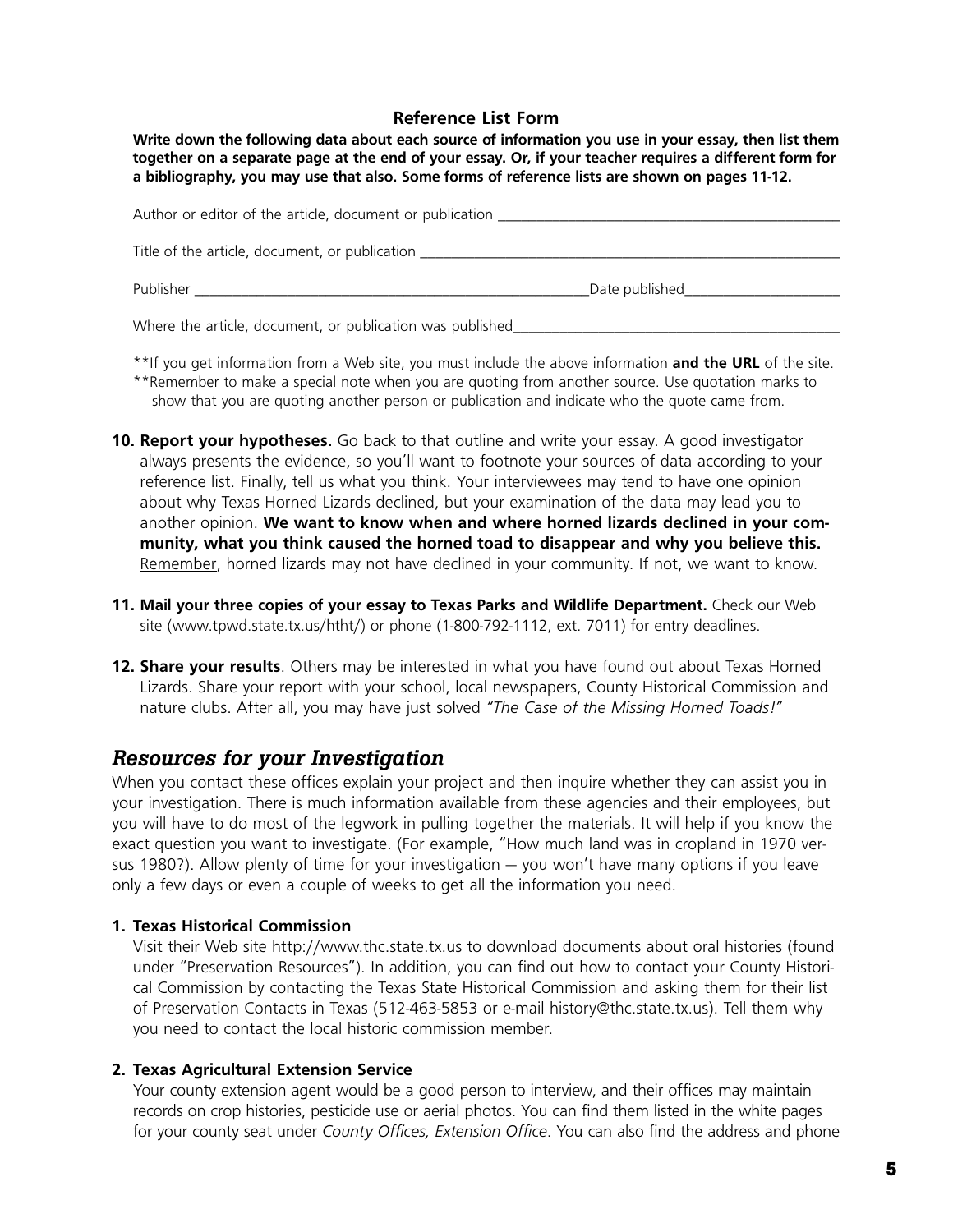number for your county extension office by visiting their Web site http://agextension.tamu.edu/ and select the "County Offices" option.

#### **3. Texas Parks and Wildlife Department**

Information on Texas Horned Lizards is available on the Nature Page of the Web site http://www.tpwd.state.tx.us. If there is a local biologist or game warden office in your community, then you can find it listed in the white pages under *State of Texas Offices, Parks and Wildlife.*

#### **4. Texas Natural Resources Information Service**

TNRIS can help you purchase aerial photos at their office in Austin or through their Web site http://www.tnris.state.tx.us. Select "Ordering," then "Aerial Photography," then "Order Forms."

#### **5. Farm Service Agency and Natural Resources Conservation Service**

Local offices of these two agencies might be a good source of aerial photos to view, of information about changes in cropland in your community, and of people to interview. You can find local offices in the white pages for your county seat under *United States Government Offices, Agriculture Department.* You can also find out addresses for local offices of the FSA by selecting the "Offices" option at the FSA Web site http://www.fsa.usda.gov. That same Web site also allows you to purchase aerial photos — select "Services," then "Aerial Photography Field Office."

#### *Sample Essay Outline – Grades 9-12*

*This is just a suggestion — you may want to organize your report differently.*

- I. Introduction to the essay
- II. Some information about Texas Horned Lizards
- III. Some information about my "hometown" study area note the county where the hometown is located
- IV. Interview results

–when horned lizards were common here and what the community was like –when horned lizards started to decline and what the community was like –why interviewees thought horned lizards started to decline

- V. My hypothesis about when and where Texas Horned Lizards started to decline
- VI. Investigation results before and after Texas Horned Lizards declined
	- –changes in the landscape
	- –changes in the community
	- –changes in agriculture
	- –changes in pests, such as fire ants
- VII. An analysis of which factors may have affected horned lizard decline in my "hometown"
- VIII. Conclusions

–my conclusion about when, where, and why Texas Horned Lizards became rare in my community –my suggestions about bringing back horned toads

- IX. List of references
- X. Interview forms

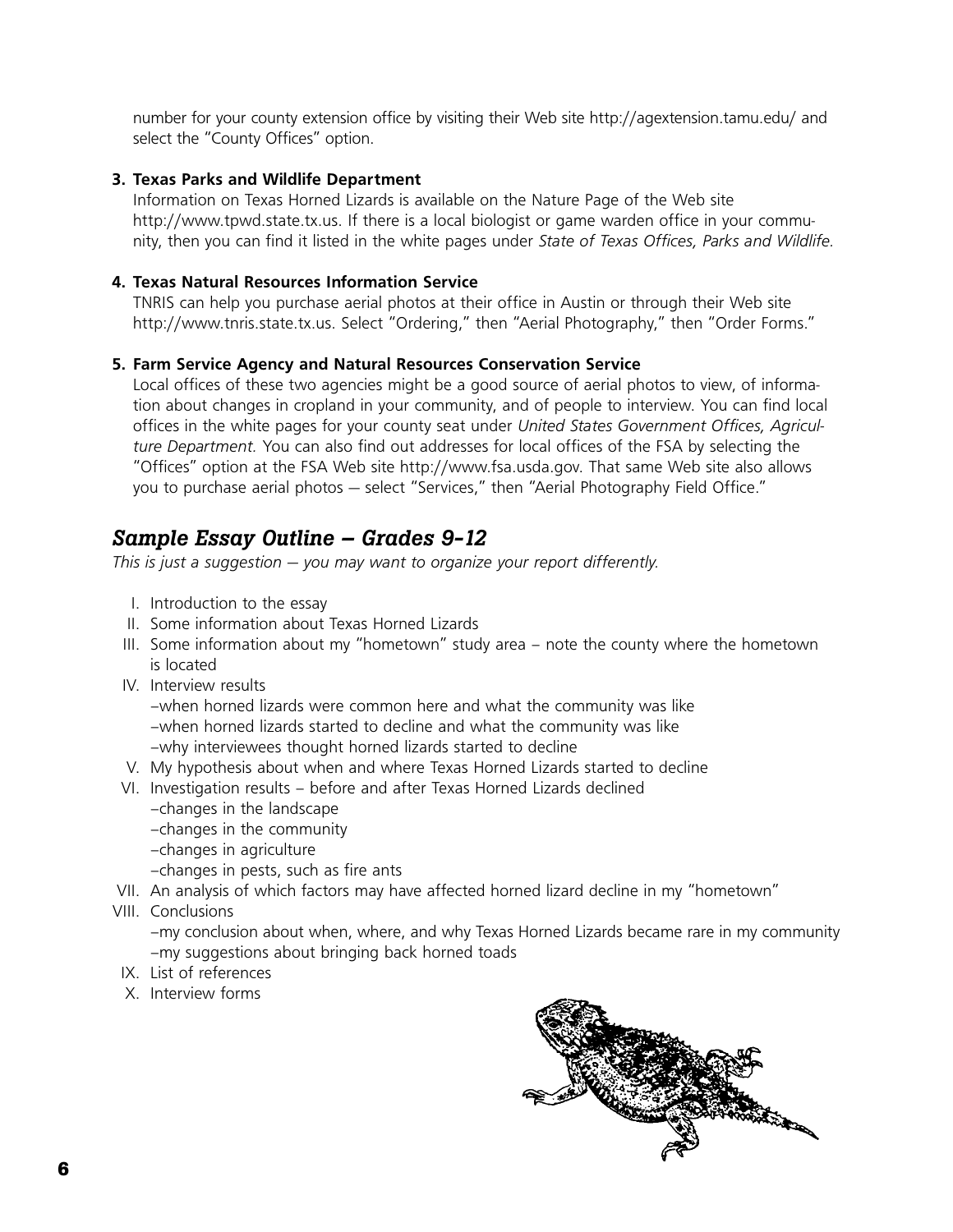### *Hometown Horned Toad Interview Form*

| 1. What years have you lived in this Hometown?___________________________________                    |  |  |  |  |  |
|------------------------------------------------------------------------------------------------------|--|--|--|--|--|
| 2. Do you remember seeing Texas Horned Lizards, also called horned toads, in this Hometown?          |  |  |  |  |  |
|                                                                                                      |  |  |  |  |  |
| 4. What years would you say they were most common in this Hometown? ___________________              |  |  |  |  |  |
| 5. What was the community and countryside in this Hometown like when they were common?               |  |  |  |  |  |
| 6. Did you notice that horned toads started to become more rare in this Hometown?                    |  |  |  |  |  |
|                                                                                                      |  |  |  |  |  |
| 8. What else was changing in this Hometown at that time? ________________________                    |  |  |  |  |  |
| 9. Why do you think Texas Horned Lizards became more rare in this Hometown (if they did)?            |  |  |  |  |  |
| 10. When was the last time you saw a horned toad in this Hometown?__________________________________ |  |  |  |  |  |
|                                                                                                      |  |  |  |  |  |
| 12. Do you have any special memories of horned toads or anything else you would like to tell me?     |  |  |  |  |  |
|                                                                                                      |  |  |  |  |  |

\_\_\_\_\_\_\_\_\_\_\_\_\_\_\_\_\_\_\_\_\_\_\_\_\_\_\_\_\_\_\_\_\_\_\_\_\_\_\_\_\_\_\_\_\_\_\_\_\_\_\_\_\_\_\_\_\_\_\_\_\_\_\_\_\_\_\_\_\_\_\_\_\_\_\_\_\_\_\_\_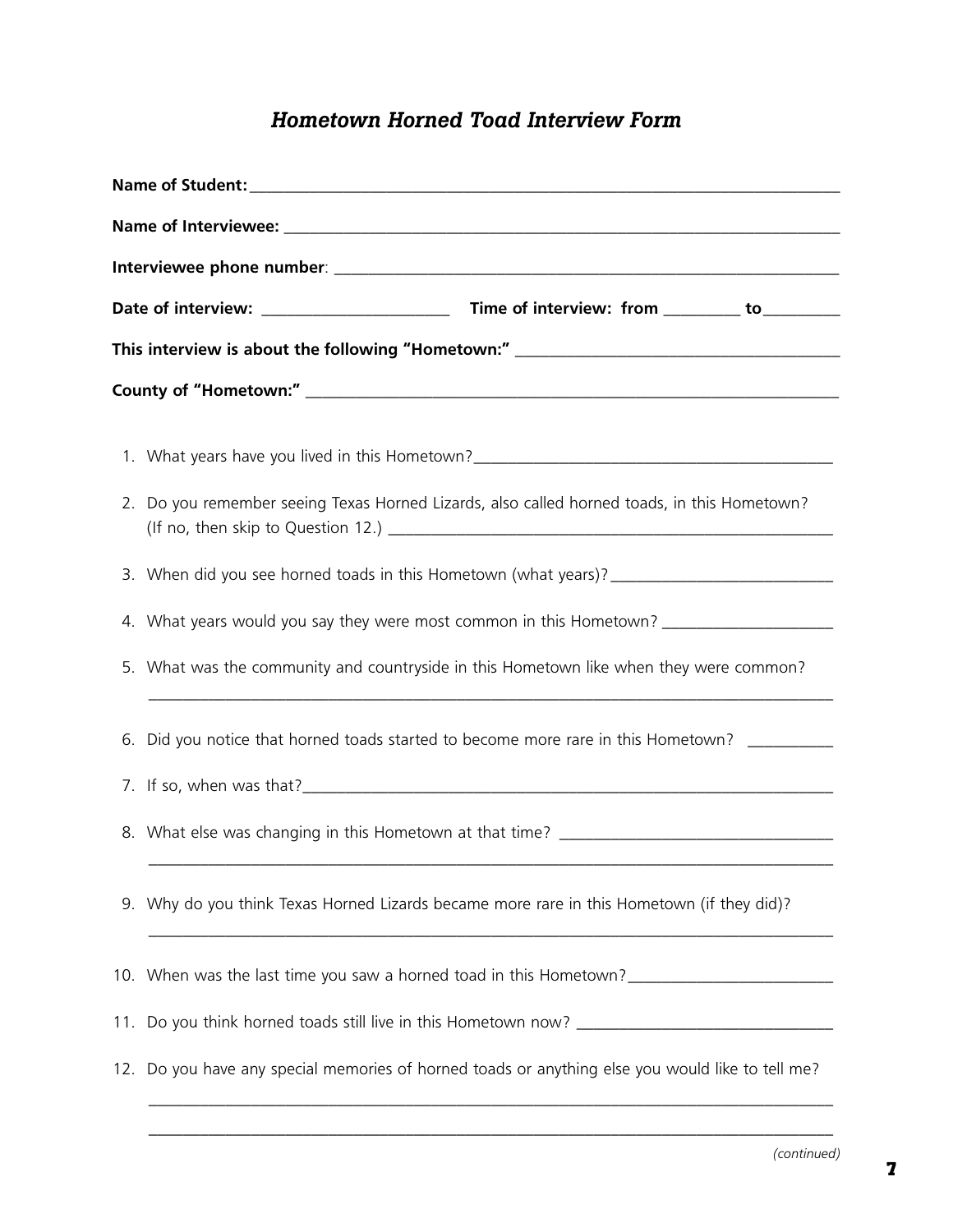**Additional Questions:** 

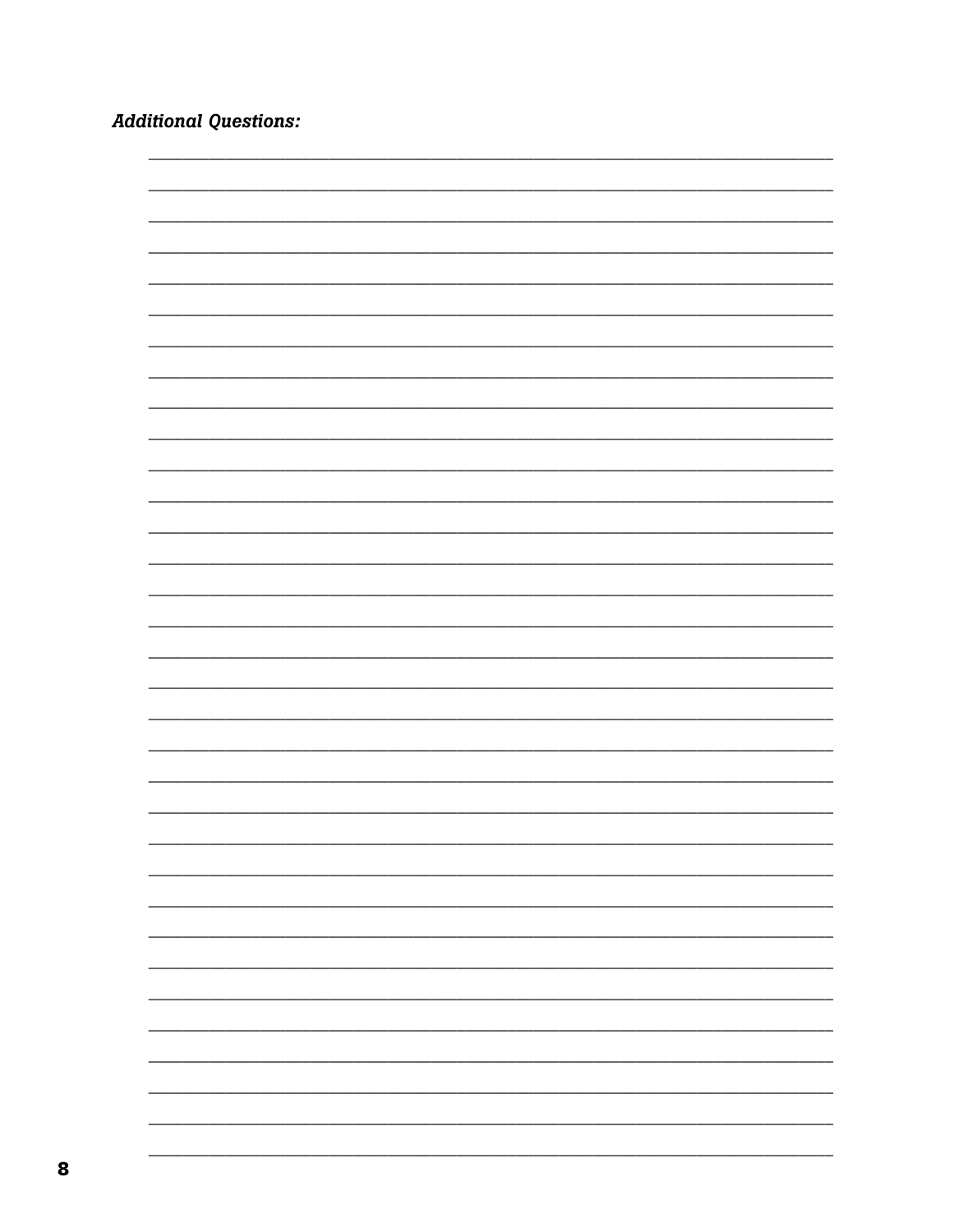#### *Note to Teachers*

The Hometown Horned Toads Essay Contest will challenge students to investigate the history and environmental conditions of their communities over the last 50 years. It is an interdisciplinary project with students practicing research skills, using the internet, using computers and communicating both verbally and in writing. Refer to the lists below that identify Texas Essential Knowledge and Skills objectives in science and social studies that will be met as students participate in this investigation. The project can be completed as an individual assignment or teachers can assign students to work on it in cooperative learning groups. You will indicate on the entry form whether the essay you are submitting is an individual entry or a class (group) project.

#### **TEKS Science Correlation**

#### **(Note: At each grade level, scientific process skill objectives are the same.)**

- 1 Scientific processes: conducts field and laboratory investigations
- 2 Scientific processes: uses scientific inquiry methods during field and laboratory investigations
- 3 Scientific processes: critical thinking and scientific problems are used in making decisions
- 4 Scientific processes: using a variety of tools and methods to conduct science inquiry

#### **Integrated Physics and Chemistry**

- 1 Scientific processes: 40% of instructional time conducting field and laboratory investigations using safe, environmentally appropriate, and ethical practices
- 2 Scientific processes: use of the scientific method during field and laboratory investigations
- 3 Scientific processes: use of critical thinking and scientific problems solving to make informed decisions

#### **Biology**

- 1 Scientific processes: 40% of instructional time conducting field and laboratory investigations using safe, environmentally appropriate, and ethical practices
- 2 Scientific processes: use of the scientific method during field and laboratory investigations
- 3 Scientific processes: use of critical thinking and scientific problems solving to make informed decisions
- 7 Scientific concepts: applications of taxonomy and can identify its limitations
- 10 Scientific concepts: living systems are found within other living systems, each with its own boundary and limits
- 11 Scientific concepts: organisms maintain homeostasis
- 12 Scientific concepts: interdependence and interactions occur within an ecosystem

#### **Environmental Systems**

- 1 Scientific processes: 40% of instructional time conducting field and laboratory investigations using safe, environmentally appropriate, and ethical practices
- 2 Scientific processes: use of the scientific method during field and laboratory investigations
- 3 Scientific processes: use of critical thinking and scientific problems solving to make informed decisions
- 4 Scientific concepts: relationships of biotic and abiotic factors within habitats, ecosystems and biomes
- 5 Scientific concepts: interrelationships among the resources within the local environmental system
- 7 Scientific concepts: relationship between carrying capacity and changes in populations and ecosystems
- 8 Scientific concepts: environments change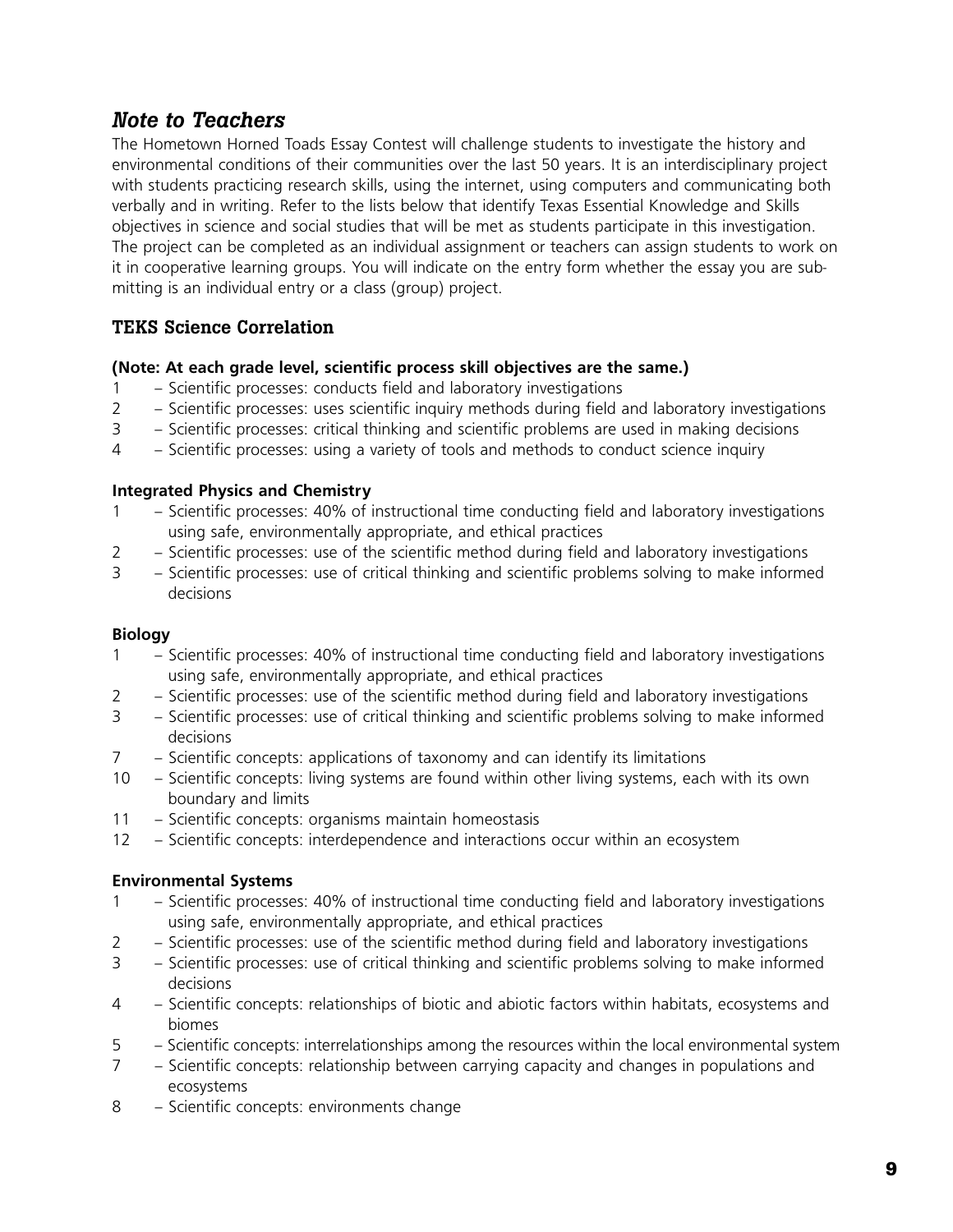#### **TEKS Social Studies Correlation**

#### **World Geography Studies**

- 4 the patterns and characteristics of major landforms, climates and ecosystems of Earth and the interrelated processes that produce them (C)
- 8 people, places and environments are connected and interdependent (A and B)
- 9 region as an area of Earth's surface with unifying geographic characteristics; (A) physical or human factors that constitute a region
- 19 the impact of technology and human modifications on the physical environment (A and B)
- 20 technology affects definitions of, access to and use of resources; (B) environmental consequences of agriculture and other economic activities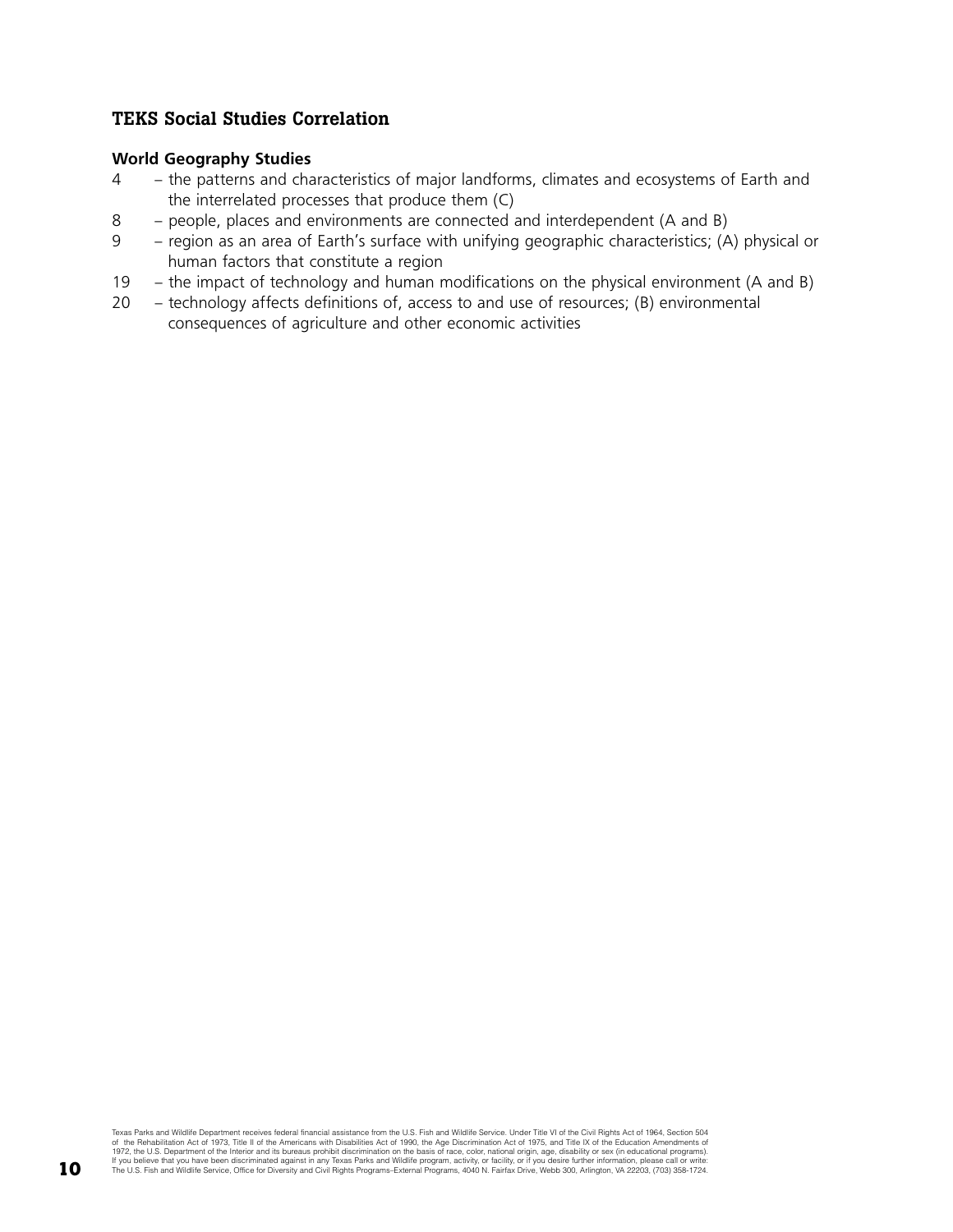#### **TEXAS HISTORICAL COMMISSION**

HISTORY PROGRAMS DIVISION

# **DOCUMENTING LOCAL HISTORY**

Good documentation — the use and citation of reliable sources — is an essential part of the narrative history required for a Texas marker application, or for any type of research paper you might be writing. Use this guide for assistance in preparing a well-documented research paper.

#### **TYPES OF SOURCES**

The Texas Historical Commission will consider the objectivity and reliability of information sources used in compiling a narrative history. Whenever possible, consult primary source material. Primary sources — those that are contemporary with the topic — include such records as newspaper accounts, diaries, meeting minutes, deed records, census records and legal documents. Such sources, as well as the recollections of disinterested, unbiased and authoritative persons, are preferred over secondary sources. When using secondary sources, be sure to check them thoroughly since they are often not as reliable as primary sources. Secondary sources, such as history books, are not contemporary with the topic's history. Oral histories collected from authoritative sources are valuable research tools if properly documented (see example at the end of this document). Any claims of uniqueness (earliest, oldest, first, largest, etc.) must be accompanied by factual documentation from an authoritative, unbiased source.

#### **WRITING THE NARRATIVE HISTORY**

Narrative histories should be typewritten or computer printed, double-spaced, on one side of letter-size white paper. The length of the history will depend on the topic, but generally a thoroughly researched paper should be at least three pages long. The significance of the topic should be clearly stated, with factual documentation clearly identified. Copies or collections of miscellaneous documents and notes are not acceptable in lieu of proper reference notes. If the reference notes and bibliography are complete, there will be no need to submit copies of documents.

#### **THE DIFFERENCE BETWEEN REFERENCE NOTES AND A BIBLIOGRAPHY**

Reference notes (footnotes, endnotes or parenthetical notes) and bibliographic citations often include much of the same information, but they serve different purposes. Reference notes tell the reader exactly where in a source information can be found. Bibliographies provide a list of all of the sources used in researching the topic, whether or not they are cited specifically in the narrative, and tell the reader where the source may be located.

#### **PREPARING THE REFERENCE NOTES**

Generally speaking, facts that cannot be assumed to be common knowledge should be documented with a reference note. Reference notes can be footnotes (placed at the foot of the page on which the fact is mentioned), endnotes (listed sequentially at the end of the history) or parenthetical notes (placed in parentheses immediately following the fact within the narrative history). The notes must be complete so the reader finds the referenced source quickly and easily. Following are some examples of references notes for commonly used sources:

- 1 Terry G. Jordon, *Texas Graveyards: A Cultural Legacy* (Austin: University of Texas Press, 1982), p. 75.
- 2 1900 United States Census, Fort Bend County, Texas (Roll 1553) Enumeration District 16, p. 16.
- <sup>3</sup> Orange County Deed Records, Book 4, p. 139.
- 4 "San Jacinto Monument Reconditioned." *Temple Daily Telegram*, Vol. 76, No. 256; July 31, 1983, p. 5-C.
- 5 Bessie Jones, interview by author, June 21, 1991. Tape recording/transcript.
- 6 Letter from Maria Gutierrez to Henry Guerra, May 23, 1922. Private collection of Henry Guerra, Dallas.
- 7 Anna Tlica, *Tlica Family History, 1860-1970.* (Hallettsville, Texas: published by author, 123 Fourth St., Port Lavaca, Texas, 1990), p. 56.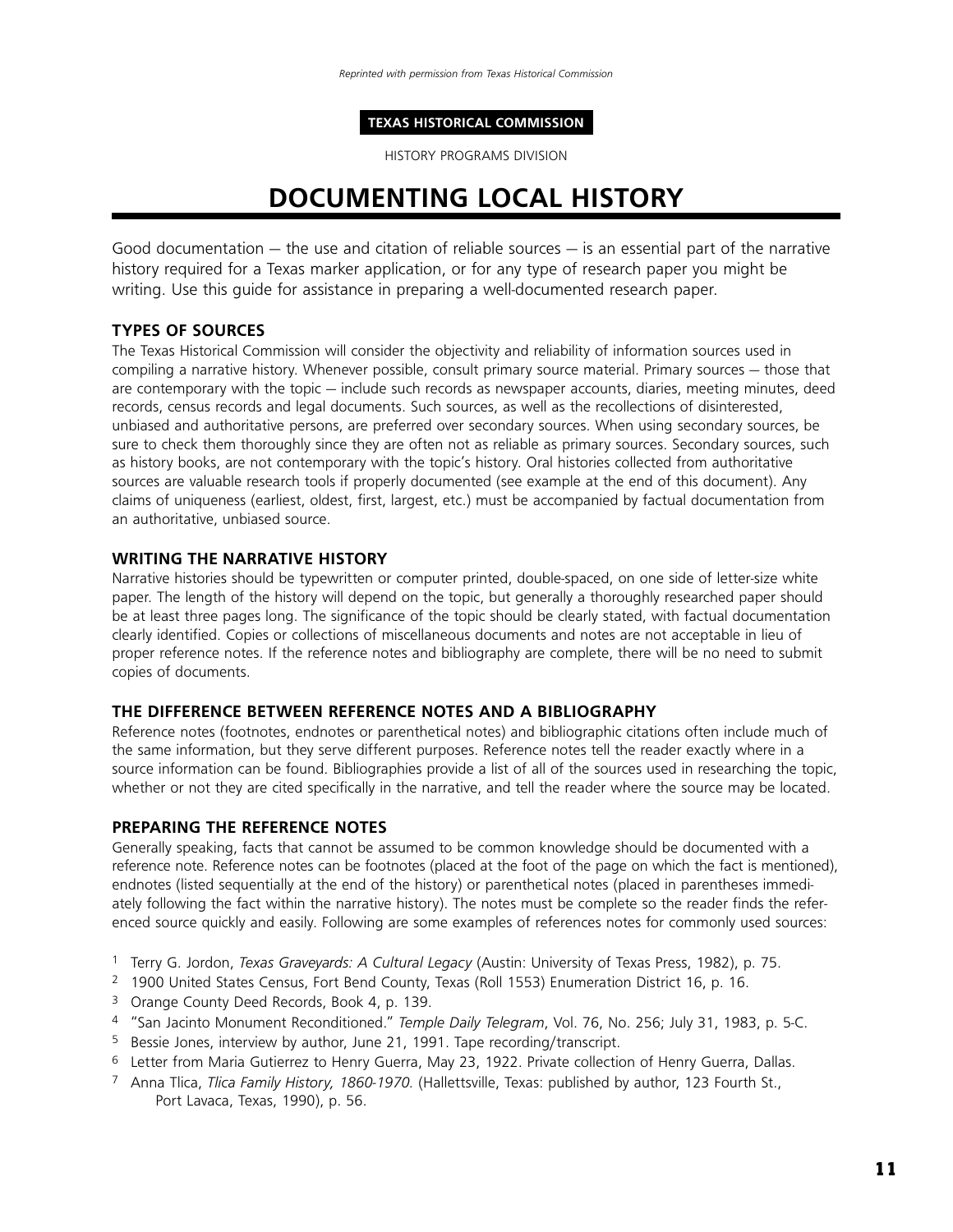#### **PREPARING THE BIBLIOGRAPHY**

The bibliography is included as part of the narrative history at the end of the research paper. It should be organized alphabetically or topically rather than numerically. The bibliography for the sample reference notes listed would appear as follows:

Gutierrez, Maria. Letter to Henry Guerra, May 23, 1922. Original available to researchers from Henry Guerra, 678 W. 9th Street, Dallas, TX, 75200; photocopy available at the Dallas Public Library.

Jones, Bessie. Interview by author, June 21, 1991. Tape recording/transcript. Tapes available to researchers from the author at 555 N. 5th Street, Austin, TX, 78700; transcripts placed in Austin History Center.

Jordan, Terry G. *Texas Graveyards: A Cultural Legacy.* Austin: University of Texas Press, 1982.

Orange County Deed Records, Office of the County Clerk, Orange, Texas

"San Jacinto Monument Reconditioned." *Temple Daily Telegram*, Vol. 76, No. 256 (July 31, 1983), p. 5-C.

Tlica, Anna. *Tlica Family History, 1860-1970.* Hallettsville, Texas: published by author, 123 Fourth Street, Port Lavaca, TX, 1990.

United States Census, 1900.

#### **FOR FURTHER ASSISTANCE**

There are many different styles of reference notes and bibliographic citations. The THC is not as interested in the style of the citations as in the inclusion of all necessary information. Examples of citations for a variety of source types may be found in scholarly journals such as the *Southwestern Historical Quarterly*, as well as the following reference books, which should be available at a local library or bookstore:

*Chicago Manual of Style*, 14th ed. Chicago: University of Chicago Press, 1993.

*MLA Handbook for Writers of Research Papers, Theses and Dissertations*. 5th ed. New York: Modern Language Association, 1999.

Turabian, Kate L. *A Manual for Writers of Term Papers, Theses and Dissertations.* Revised by John Grossman and Alice Bennett. 6th ed. Chicago: University of Chicago Press, 1996.

#### **IF YOU HAVE ANY QUESTIONS…**

about this guide, or if you would like to receive a copy of a sample narrative history with documentation that has been approved for a similar topic, please contact:

Texas Historical Commission History Programs Division P.O. Box 12276, Austin, TX 78711

Phone: (512) 463-5853, Fax: (512) 475-3122 E-mail: history@thc.state.tx.us www.thc.state.tx.us